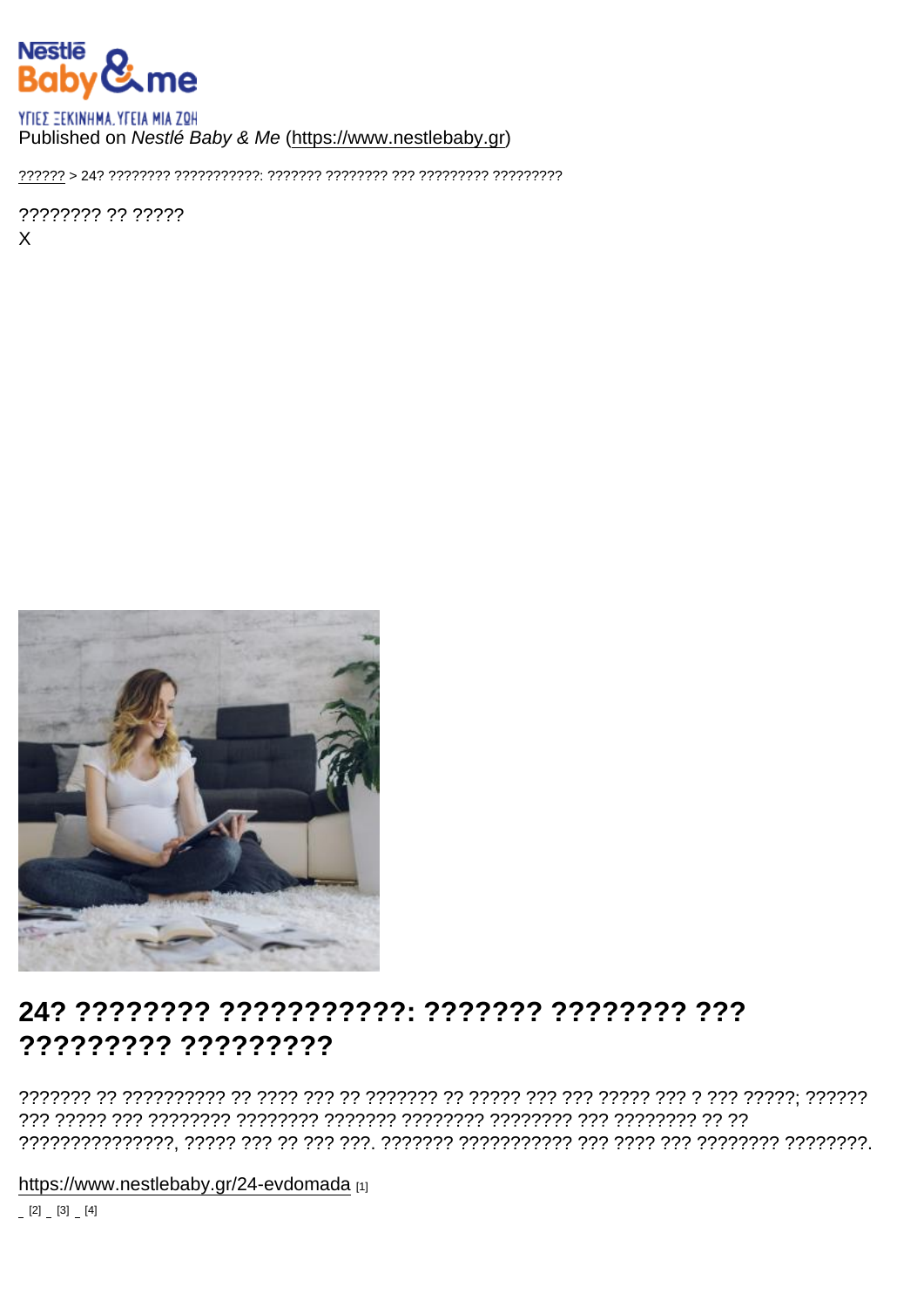# 24? ???????? ??????????? ???????

??????, ?????????? 3rd, 2019

- $\bullet$  [5]
- $\frac{1}{2}$  ????????? [1]
- $.77777777$

#### ??????? ????????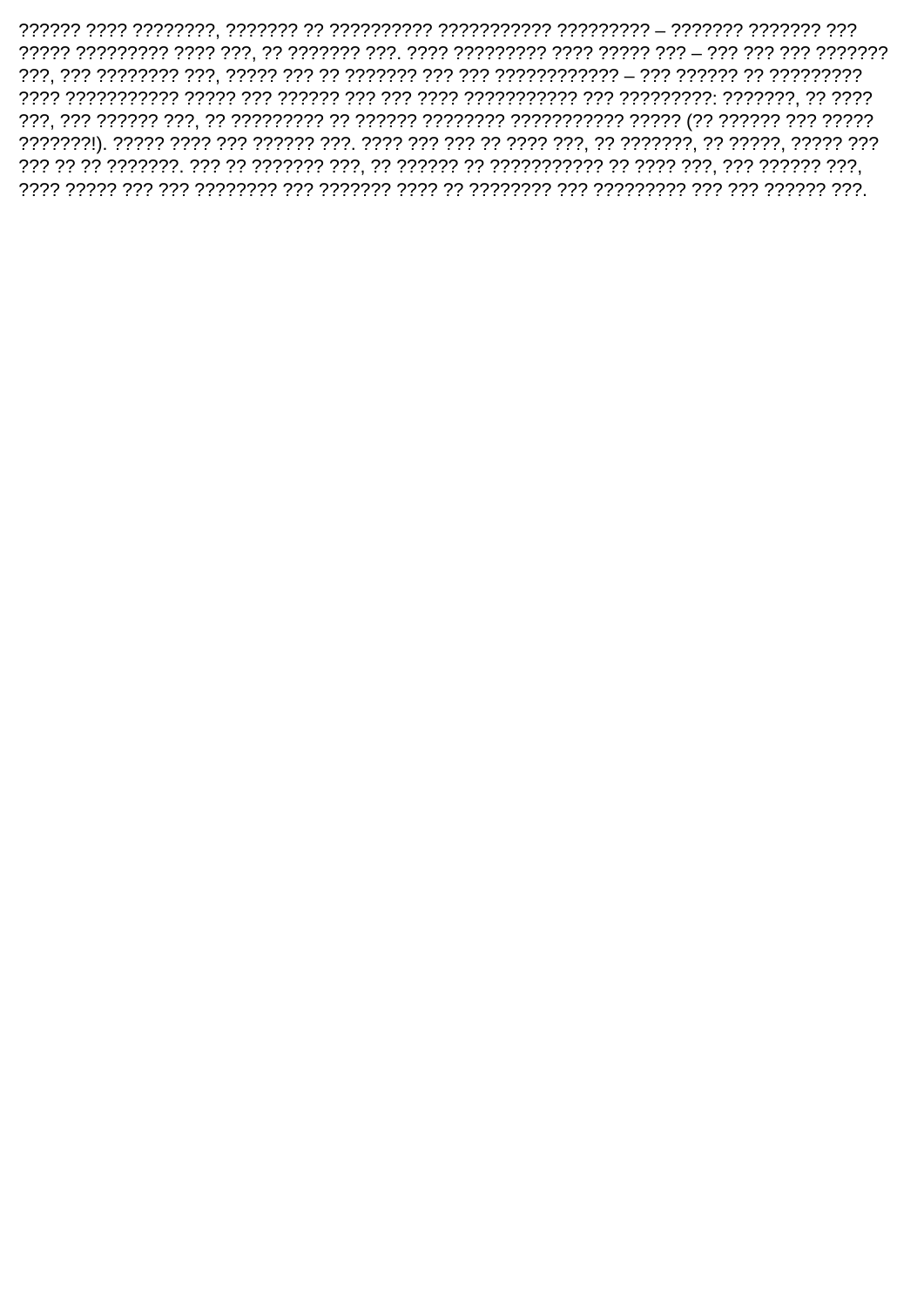77 7777 777

?????????, ?????????? ?? ?????????? ????.

#### ????????

-20070727 2022 2027 2027122727 202722727 202727 222 222 222 2324 2427 2027 2027 2027 2027 ?????????? ??? ??????????? ?????!

#### ?????????

רמרמר רמר רמר הר הרמרותי הרוב הרוב הרובי הר הרובר הרוב רמר הרובר ה רמר הרוברובר ה הרוברוביר ???. - ?? ????? ???? ????? ???????. ?? ???? «??????» ????? ??? ?????? ??????? ?????? ????? (? ???????